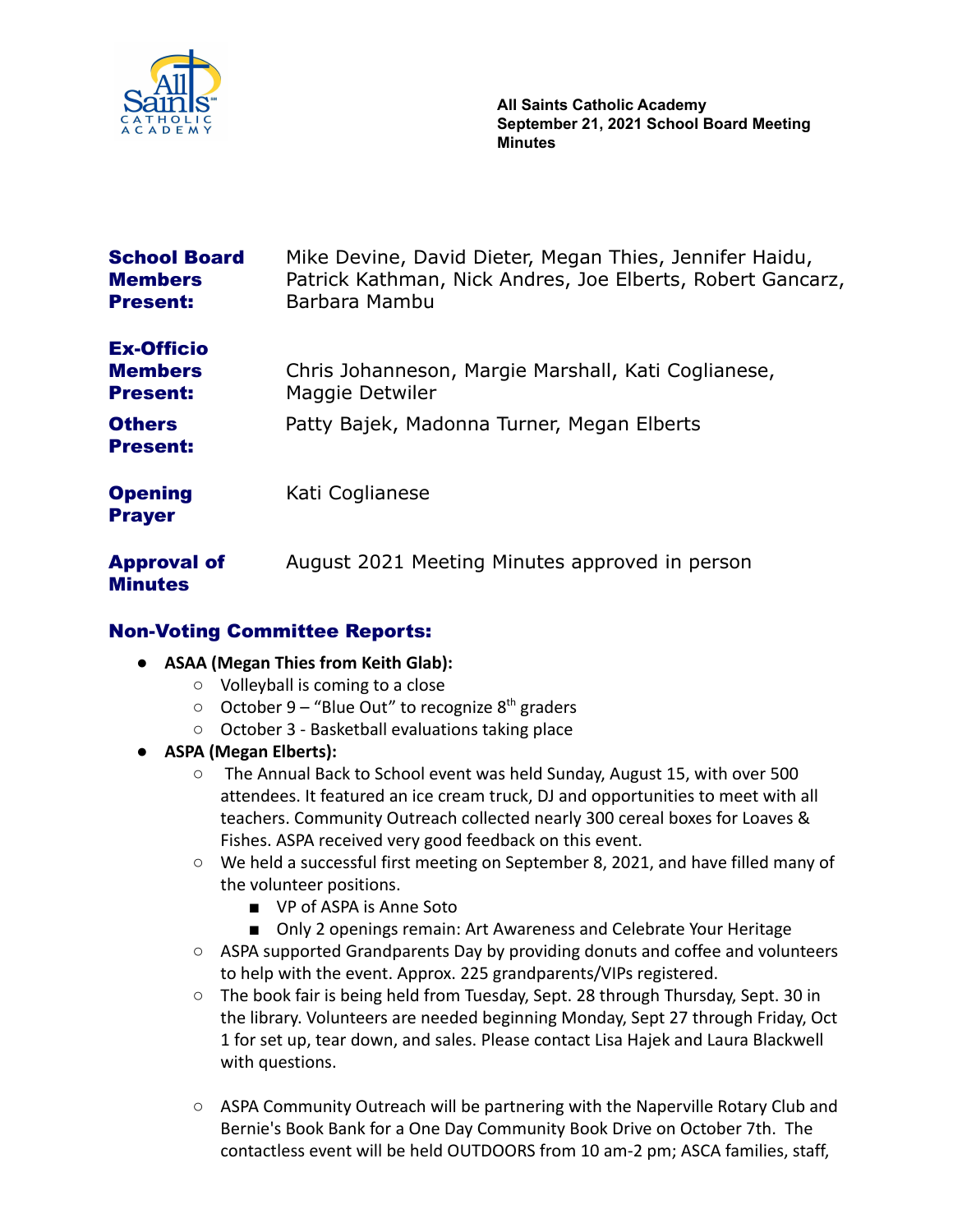

and members of the community can donate gently used children's books through a drive-through process in the parking lot. Bernie's Book Bank and the Naperville Rotary Club will provide volunteers for the event. Members of Community Outreach will be present to assist. Please contact Anne Soto with questions.

- The 2021 Boosterthon Fun Run will take place on Friday, October 22. ASPA will coordinate volunteers for day of & leading up to the event support to distribute prizes etc. ASPA also is seeking donations to sponsor the T-shirts for the event. Please contact Amy Bono with questions.
- Halloween Class Parties will be held on Friday, October 29th. Please contact Ashley Anderson (room parent coordinator) with any questions.
- ASPA will host a Trunk or Treat on Saturday, October 30th, tentatively planned for 10:30 AM -12:30 PM in the ASCA parking lot. Considering food trucks as part of the event. Please contact Juanita Showalter or Carolina Zavala with any questions.
- ASPA Community Outreach will host a post-Halloween Candy Collection on November 1-2 to benefit Operation Support Our Troops. Please contact Anne Soto with questions.
- ASPA will hold our second meeting of the year on November 2nd.
- $\circ$  ASPA will be providing the faculty dinner on Thursday, November 4th. ASPA is also coordinating a giving tree for all faculty to provide a wish list of items for families to purchase. ASPA is also considering a sign-up genius to solicit donations of snacks/drinks for during-the-day treats for faculty. Please contact Maggie Walgreen or Danielle Bushell with questions.
- $\circ$  ASPA is kicking off plans for a parent's night out event, tentatively at Top Golf. Looking at 11/05/2021. Please contact Tom Cunningham and Sheena Gigante with any questions.

# Principal Report (Margie Marshall)

- Music Teacher hired Mrs. Sadie Wynne
	- She's been a great addition to the school!
- **STEAM** 
	- 3rd-8th grades are up and running
	- 10 different projects Jr. High
	- 8 different projects 3rd-5th
	- Some examples of projects: 3-D printing, coding for robots, animated games, making music
	- Planning to hold a STEAM Expo later in the year
- IOWA Assessments were held last week 2nd through 8th grade
- NWEA MAP testing taking place now for K-8th grade
	- Another data point for the school to use
	- Shorter tests that occur 3x's a year (fall/winter/spring)
	- Helps to determine which students need additional support or are eligible for enrichment courses
- Social and Emotional Learning
	- Mrs. Magana is a great resource for students to use
	- Vital resource, especially now
- School Masses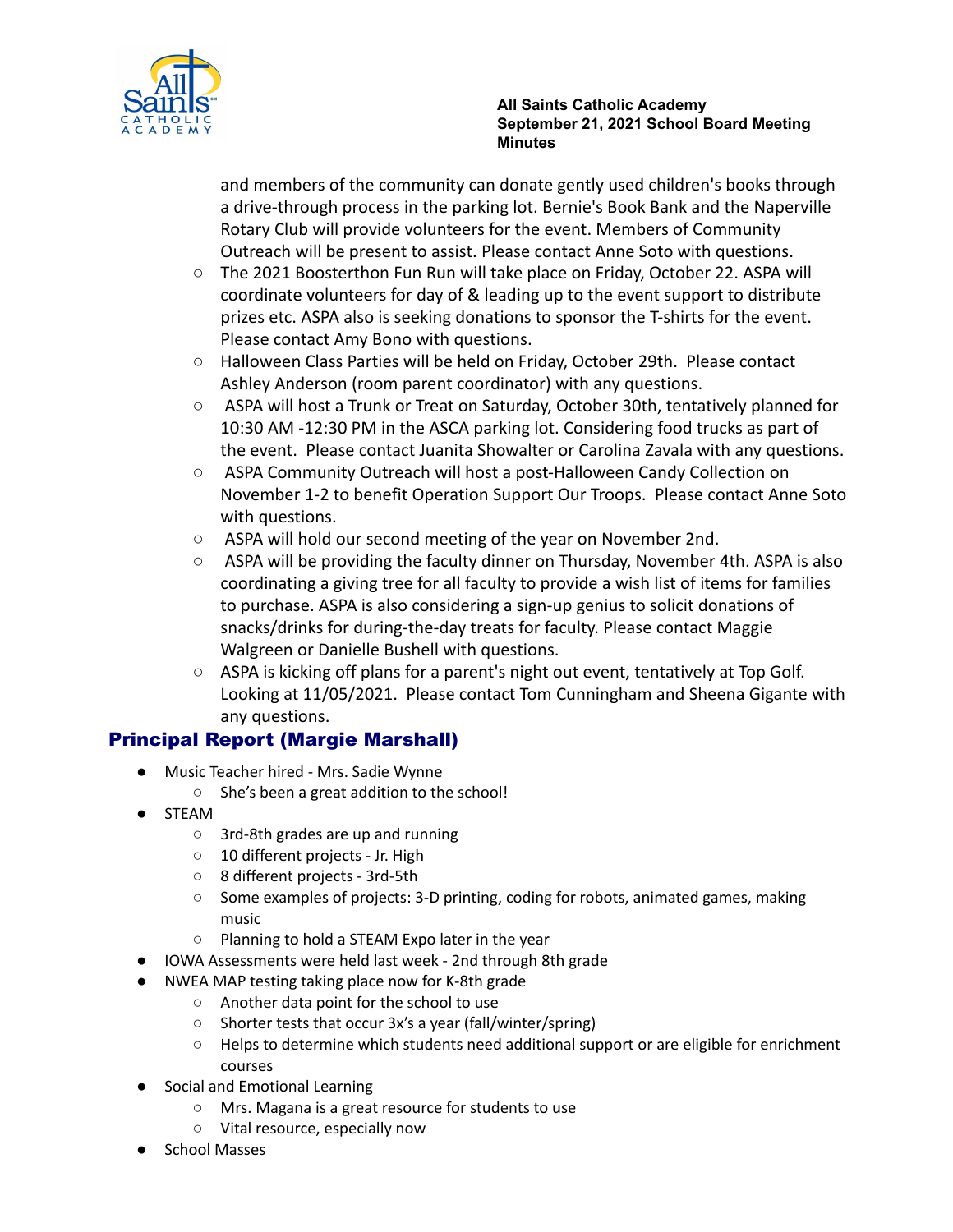

- 1st-8th grades are split in half for attendance
- Kindergarten will start to join mass soon
- We have 4 pastors and 2 other priests rotating for mass this year
- Grandparents Day was a huge success!
- "Shine Bright" T-shirts were handed out last week in time for Spirtwear Wednesday
- COVID Update
	- A few cases so far this year, but they are not spreading within the school.
	- Following all protocols to ensure safety of students
	- Adjusted some policies to increase the level of safety
		- Shortened lunch period to have less time being unmasked

### Enrollment Update (Patty Bajek):

- Recently lost 2 Jr. High students families were very complimentary of the school
- Current enrollment 477 students
- New enrollment calls are continuing, including shadow days and school tours
- Maintaining a waitlist for grade levels where we have reached capacity
- New Pre-School 3 student is completing registration
- Enrollment is strong in the Diocese
	- $\circ$  ASCA is ranked #4 in the Diocese out of 42 schools, just behind St. Pet's at 491
- Homerooms are capped at 20 students for 1st-8th grade, 22 for Pre-K, & 20 for Pre-School  $3's$

### Marketing Report (Megan Thies):

- Patrick is Co-Chair with Megan
- Focus is on recruitment in primary grades and retention of current families
- Working closely with Margie, Patty, and Diane to align objectives
- Working closely with ASPA to help support
- New Welcome Family Committee
	- Summer events were successful!
	- Working on making sure they have the right people at each grade level
	- Planning year round events to bring parents together
- Expand Social Media for ASCA
	- You-Tube Channel for the students to be involved in (Fr. Bill's passion)
- Re-look at key objectives for the marketing committee and make sure they align with the 5 year strategic plan for the school
- Planning is in works for the January Open House
	- All Board Members are asked to attend name tags provided
- Same members on the marketing committee as last year, with the exception of 1 person. Working on recruiting additional members.

### Finance and Operations (Chris Johannessen):

- October 4th 1st scheduled meeting
- Ended the 2020-2021 school year with a surplus
	- Cost cutting measures taken
	- Profit from Hot Lunch program
	- Fundraising was successful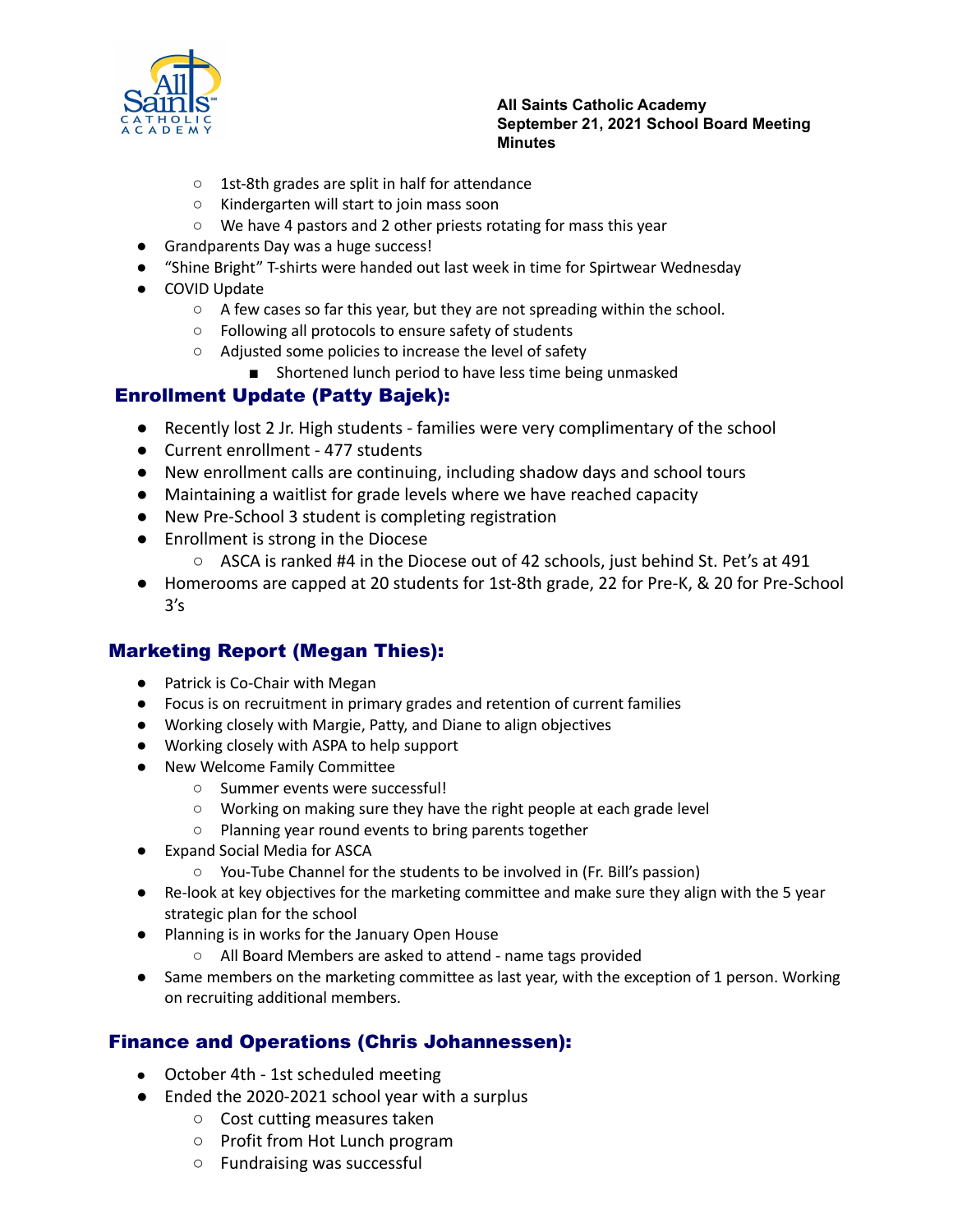

- Enrollment exceeded expectations
- Building Assessments extensive report completed a few years ago
	- $\circ$  Plan to continue addressing action items on the report, some being preventative items

#### CID Committee:

- Committee did not meet this month
- Gina is chair; Maggie will be the staff/admin lead connection

## Fundraising Committee (Nick Andres):

- 1st meeting is not set up yet, but will be soon
- Working on combining all fundraising efforts to keep track of all contributions

# Agenda Items

- **● School Board Leadership Manual (Madonna Turner)**
	- o Madonna talked through the By Laws & Governance model
	- o Primary Role of the School Board is consultative and committee driven
	- o Key Responsibilities: Adoption of School Mission & Budget
	- o Leadership flow chart & Governance model are in conflict with each other; Madonna will get clarification & submit any changes that are necessary.
- **● Strategic Plan Discussion (Megan Thies)**
	- o Maggie, Margie, Megan, Diana, & Patty have re-looked at it to review what key elements should remain and what needs to be updated
	- o Original document was written in 2017 and is outdated
	- o Each committee needs to review their objectives and goals
- **● Calls to School Families (Megan Thies)**
	- o Request for each board member to call families this fall for the entire school community (not just new families this year)
	- o Key points to cover in the phone calls will be provided
	- o Patty will assign each board member the list of families to call
- Monthly Meeting Date (Megan Thies)
	- o Proposed to change the monthly School Board Meeting to the last Tuesday of every month
	- o It was agreed by the Board to meet the last Tuesday of every month, which will go into effect for our October meeting
	- o Megan will send out a new calendar with meeting dates